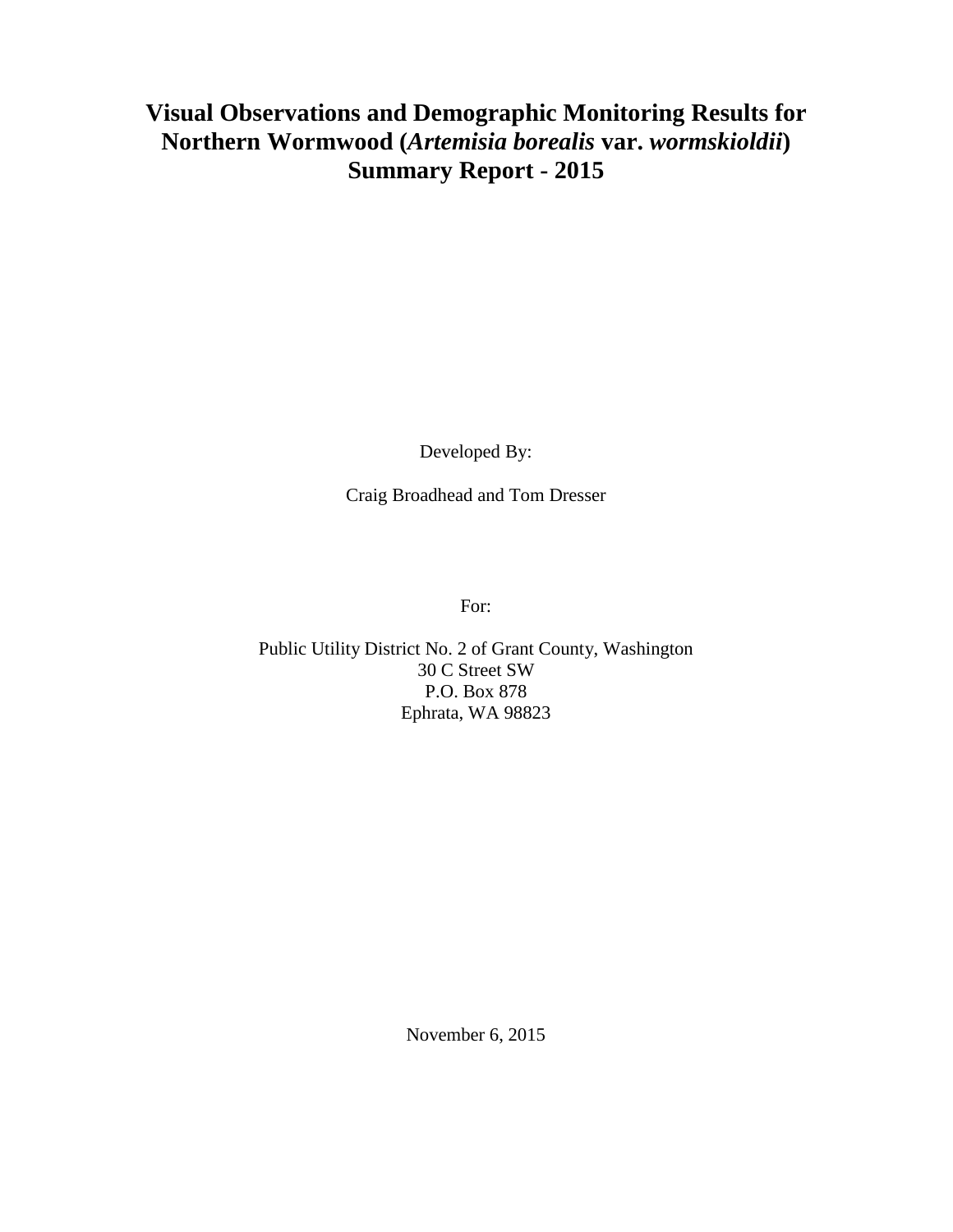## **Summary**

The Public Utility District No. 2 of Grant County, Washington (Grant PUD) has been conducting visual observations and demographic monitoring of northern wormwood (*Artemisia borealis* var. *wormskioldii;* NW) population located near Beverly, Washington since 2000 (Table 1). Census data for this population of NW indicates variability in number of seedlings and flowering plants from year to year (Table 1).

Over the observation timeframe a decrease in the number of flowering plants within the monitoring plots has been documented, while census data for seedling and ambiguous indicate a substantial increase. For example, annual census data for the main NW population in 2015 was estimated at 267 flowering plants, which was a decrease in population size from 326 flowering plants in 2014 (Table 1).

In 2015, Grant PUD monitored all established plots (n=31 plots), and a total of 20 flowering plants were documented (Wormskioldii's northern wormwood) and 360 seedlings of *Artemesia campestris*. Currently, 5,707 individual *Artemesia campestris*  species are being monitored within the 31 plots.

During 2015, Grant PUD continued noxious weed control efforts. This included manual removal (hand pulling) of diffuse knapweed. In addition, Grant PUD worked with Washington State University to implement biological control using insects on Dalmatian toadflax within the Beverly population. It appears through visual observations in recent years that through aggressive weed control, Grant PUD has improved habitat conditions for northern wormwood within the Beverly Island Complex.

| population.                                                                        |            |                           |                          |                                          |                         |                                            |
|------------------------------------------------------------------------------------|------------|---------------------------|--------------------------|------------------------------------------|-------------------------|--------------------------------------------|
| Year                                                                               | Seedlings* | Population via<br>census* | <b>Population</b><br>max | <b>NWW Adults</b><br>flowering in plots* | Hawk pole<br>population | <b>Northern</b><br>Peninsula<br>population |
| 2000                                                                               |            | 1,260                     | 1,260                    |                                          |                         |                                            |
| 2001                                                                               | 6          |                           |                          | 225                                      |                         |                                            |
| 2002                                                                               | 563        |                           |                          | 200                                      |                         |                                            |
| 2003                                                                               | 1,610      |                           |                          | 198                                      |                         |                                            |
| 2004                                                                               | 211        |                           |                          | 109                                      |                         |                                            |
| 2005                                                                               | 139        | 1,623-1,710               | 1710                     | 92                                       | 44                      | 111                                        |
| 2006                                                                               | 555        |                           |                          | 104                                      |                         |                                            |
| 2007                                                                               | 91         | 1,585-1,656               | 1656                     | 73                                       | 52                      | 100                                        |
| 2008                                                                               | 44         | 1022-1084                 | 1084                     | 66                                       |                         |                                            |
| 2009                                                                               | 2,659      | 763-764                   | 764                      | 54                                       | 5                       | 33                                         |
| 2010                                                                               | 1,016      | 401-405                   | 405                      | 23                                       | 5                       | 21                                         |
| 2011                                                                               | 4,031      | 350-352                   | 352                      |                                          |                         |                                            |
| 2012                                                                               | 6,393      | 424-441                   | 441                      | 28                                       | 8                       | 8                                          |
| 2013                                                                               | 3,791      | 532-552                   | 552                      | 36                                       | 16                      | 2                                          |
| 2014                                                                               | 843        | 317-326                   | 326                      | 22                                       | 14                      | 5                                          |
| 2015                                                                               | 360        | 254-267                   | 267                      | 20                                       | 12                      |                                            |
| These are part of the main population where demographic monitoring occurs annually |            |                           |                          |                                          |                         |                                            |

**Table 1. Census data for seedlings of** *Artemesia campestris* **and flowering northern wormwood plants for years 2000 through 2015 at specific locations at Beverly population.**